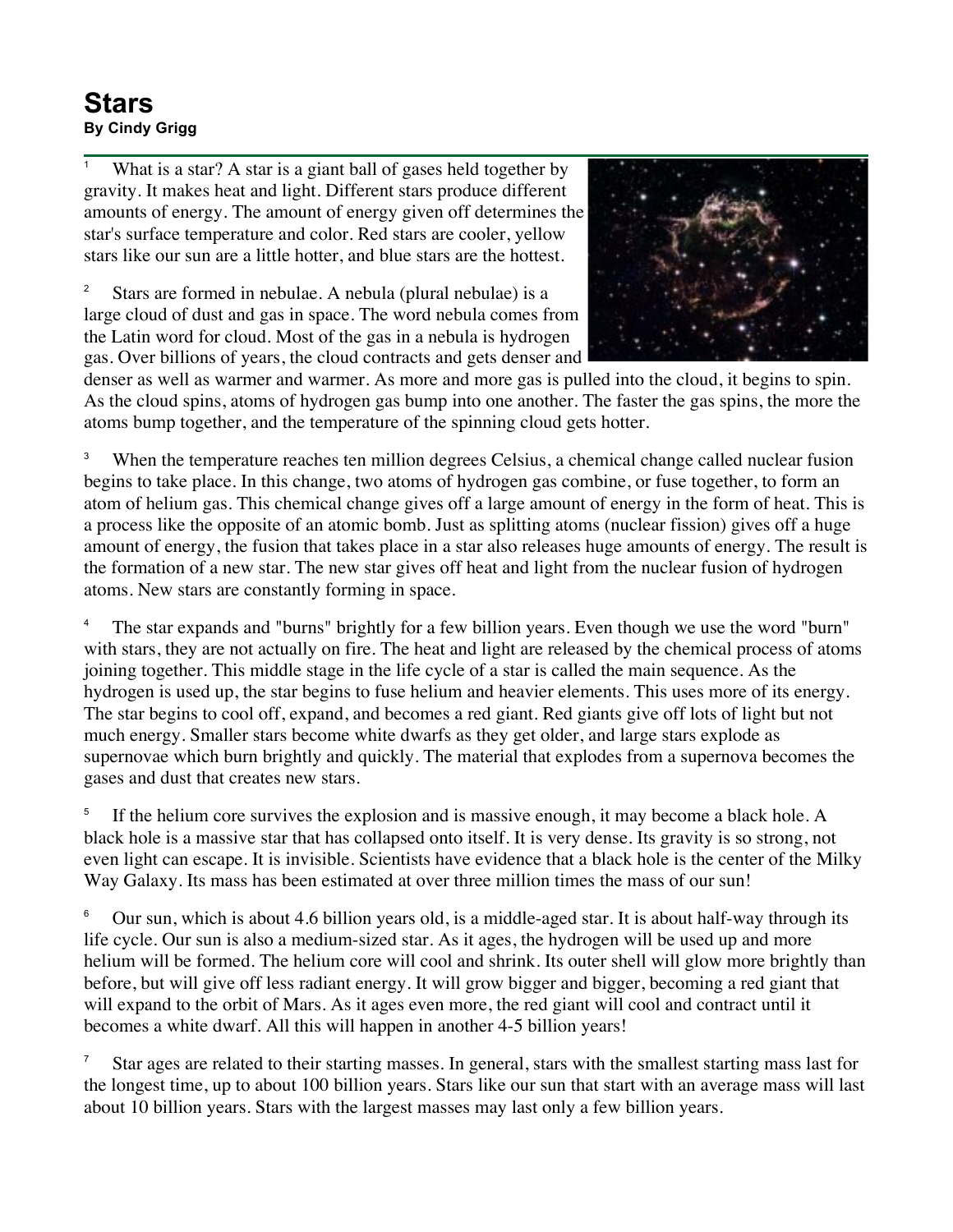Stars come in a variety of sizes and colors. A few stars are dwarf stars that are smaller than Earth. Other stars are supergiants that are hundreds of times larger than our sun. Our sun is a medium-sized star with a diameter of about 1,400,000 km. or 865,000 miles. It would take over one hundred Earths to equal the size of the sun. One of the smallest stars known is Van Maanen's Star. This dwarf star is about 9,800 km. or 6,100 miles wide. It is about the same size as the planet Mars. Antares is a supergiant star with a diameter about 330 times bigger than our sun!

<sup>9</sup> From our viewpoint here on Earth, some stars appear brighter than others. Stars are not all the same distance from us. Some are closer, and some are farther away. The closer a star is to Earth, the brighter it will appear. Larger stars appear brighter than smaller stars.

If you have ever looked at a fire, you know that parts of it are different colors. Different colors are made by different degrees of temperature. Stars burning at different temperatures also look different colors. The coolest stars are red. They are also called M-type stars. Our sun is a G-type star with a surface temperature from 5,000 to 6,000 degrees Kelvin. The hottest stars are blue, also known as Otype stars. They have surface temperatures between 30,000 and 60,000 degrees Kelvin, or 53,500 degrees to 107,500 degrees Fahrenheit!

<sup>11</sup> The star nearest to Earth is our sun. It is the center of our solar system. Its gravity causes the planets to orbit around it and holds them in place. The sun rotates on its axis just like the planets do. It takes about 25 days to rotate. About two-thirds of the sun is hydrogen and one-third helium. Energy is produced in the sun's core as the hydrogen is fused into helium because of heat and pressure. Energy rises to the surface of the sun and cools as it rises. From the surface, the energy is radiated into space as heat and light. Without it, we could not survive.

Copyright © 2013 edHelper